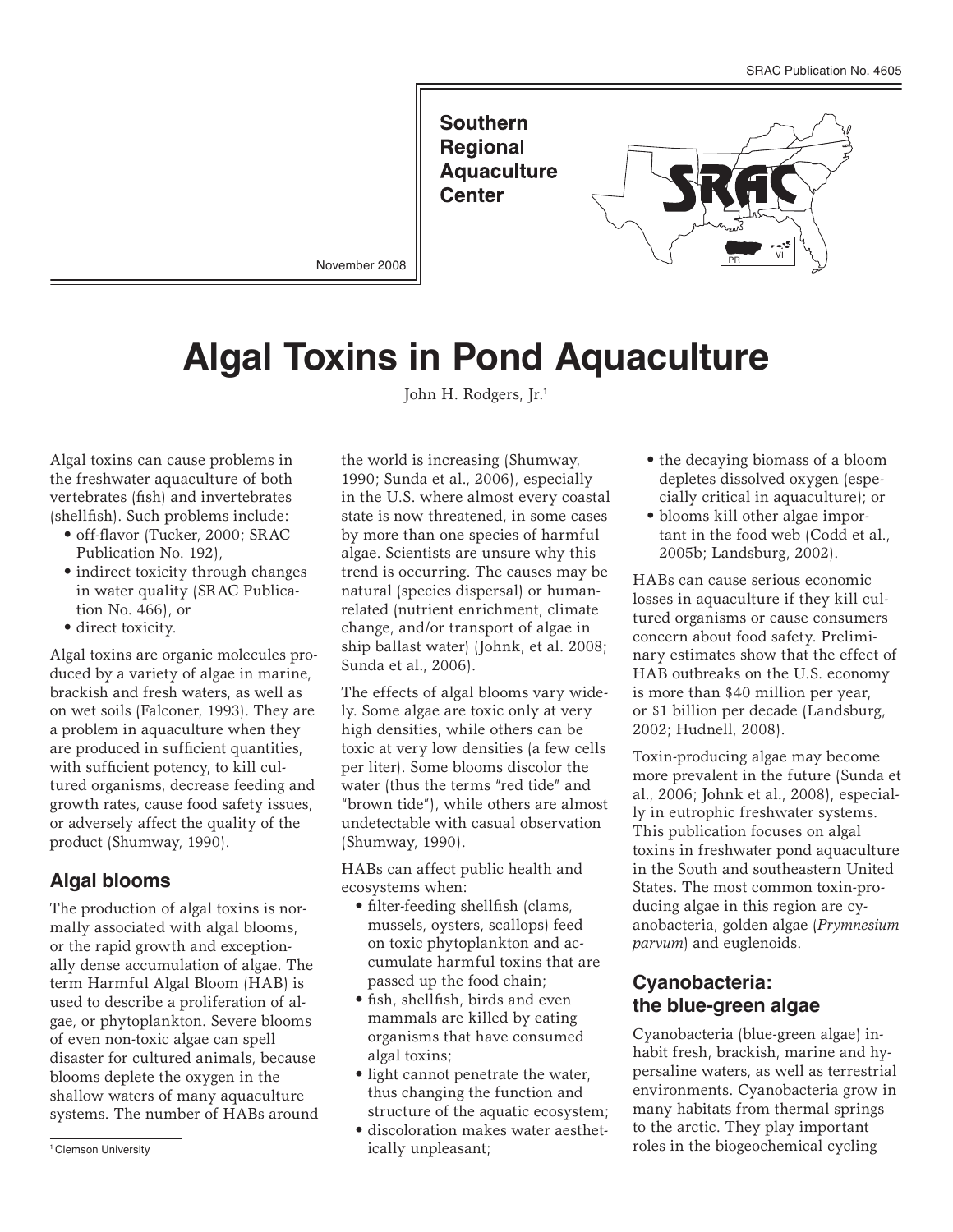of elements and in the structure, function and biodiversity of aquatic communities (from microbes through vertebrates). Some cyanobacteria can reduce both N<sub>2</sub> and CO<sub>2</sub>. Some can convert  $N_2$  into  $NH_3$  and, ultimately, into amino acids and proteins.

Cyanobacteria have a relatively simple prokaryotic structure and lack membrane-bound organelles (nucleus, mitochondria and chloroplasts). With murien in the cell wall and reproduction by binary fission, cyanobacteria are structurally and physiologically like other gram-negative bacteria, but they conduct photosynthesis like plants in aquatic systems. Cyanobacteria are much larger than other bacteria and make a major contribution to world photosynthesis and nitrogen fixation (Codd et al., 2005a; Huisman et al., 2005; Hudnell, 2008).

Cyanobacteria occur in unicellular, colonial and filamentous forms and most are enclosed in a mucilagenous sheath, either individually or in colonies. As single cells, large colonies and filaments (trichomes), blue-green algae can become the dominant algae in nutrient-rich waters. They can form blooms so thick it appears that blue-green paint covers the surface of the water.

Several species found in the South and Southeast produce substances that cause taste and odor problems in water supplies and aquacultural products (Tucker, 2000). Some blue-green algae, particularly *Anabaena* and *Microcystis*, produce toxins poisonous to fish and to wildlife and livestock that drink contaminated water. There are also documented cases of blue-green algal toxins harming people in other parts of the world who drank poorly treated water.

#### **Cyanobacterial ecology in aquaculture ponds**

Cyanobacteria can colonize and rapidly grow to great masses in aquaculture ponds. Factors that affect their growth are nutrient status, salinity or ionic strength, light conditions, turbulence and mixing, temperature and herbivory (Sunda et al., 2006).

In aquaculture situations, eukaryotic algae (green, diatoms, etc.) can often grow faster than cyanobacteria. However, cyanobacteria can out-compete algae for nutrients, thrive with low dissolved oxygen, and photosynthesize more efficiently at low light levels. Cyanobacteria are less affected by turbidity, high concentrations of ammonia and warm temperatures. They can seize the advantage in eutrophic aquaculture situations. Cyanobacteria can affect the production of zooplankton and consequently the production of fish. They also produce allelochemicals that can inhibit competing algae and invertebrate grazers (Gross, 2003; Berry et al., 2008).

There is compelling evidence that cyanobacteria and their toxins (both neurotoxins and hepatotoxins) affect zooplankton (cladocerans and rotifers) population structure, and that this may influence the ecological processes responsible for cyanobacterial success (Berry et al., 2008). Zooplankton generally avoid cyanobacteria as a food source (Gross, 2003), which means that zooplankton feed on algae that compete with cyanobacteria. In the process, they release essential nutrients, further fertilizing cyanobacterial growth. During cyanobacterial blooms, when alternative food sources for zooplankton have been exhausted, *Daphnia* populations may decline. Some zooplankton (*Daphnia pulicaria*, *Daphnia pulex*) species have adapted to survive in the presence of certain toxic cells (Sunda et al., 2006; Gross, 2003). This changes the zooplankton population dynamics. Feeding pressure by adapted zooplankton on cyanobacteria is reduced by fish predation, which again releases nutrients that fuel cyanobacterial growth. It may be premature to propose that cyanobacterial dominance is guided by cyanotoxin production. However, feeding deterrence is one of the roles suggested for these metabolites (Berry et al., 2008). Whether the compounds causing toxicity and deterrence are one and the same has recently been questioned (Berry et al., 2008). While daphnids are killed when feeding on

toxic *Microcystis* cells, they show no selection between ingesting toxic or nontoxic cells, which indicates that microcystins are not responsible for feeding inhibition (Berry et al., 2008).

#### **Problems with cyanobacteria in aquaculture ponds**

Cyanobacteria can rapidly overtake an aquaculture pond and contribute to unstable conditions. Cyanobacteria blooms can decrease fish production and kill fish because of oxygen depletion. Cyanobacteria can also cause off-flavor and objectionable odor in fish.

However, the role of cyanobacteria and cyanotoxins in fish kills and other problems is not clear at this time. There are more than 1 million fish ponds in the Southeast and many of them have relatively frequent blooms of cyanobacteria that may produce toxins (e.g., *Microcystis*, *Anabaena*, etc.). Yet there are only a few reports of fish kills that are directly related to algal toxin production (Zimba et al., 2001). So the mere presence of toxin-producing algae does not necessarily mean that enough toxin will be produced to harm fish in culture.

#### **Cyanobacterial toxins**

Cyanobacterial toxins can be classified several ways. They may be classified according to their chemical structures as cyclic peptides (microcystin and nodularin), alkaloids (anatoxin-a, anatoxin-a(s), saxitoxin, cylindrospermopsin, aplysiatoxins, lyngbyatoxin-a) and lipopolysaccharides. However, cyanotoxins are more commonly discussed in terms of their toxicity to animals. While there are several dermatotoxins (e.g., lyngbyatoxin and aplysiatoxins), which are produced primarily by benthic cyanobacteria, most cyanotoxins are either neurotoxins or hepatotoxins (Codd et al., 2005a).

**Neurotoxins.** Neurotoxins are organic molecules that can attack the nervous systems of vertebrates and invertebrates. Three primary types of neurotoxins have been identified: 1) anatoxin-a, an alkaloid, inhibits transmissions at the neuromuscular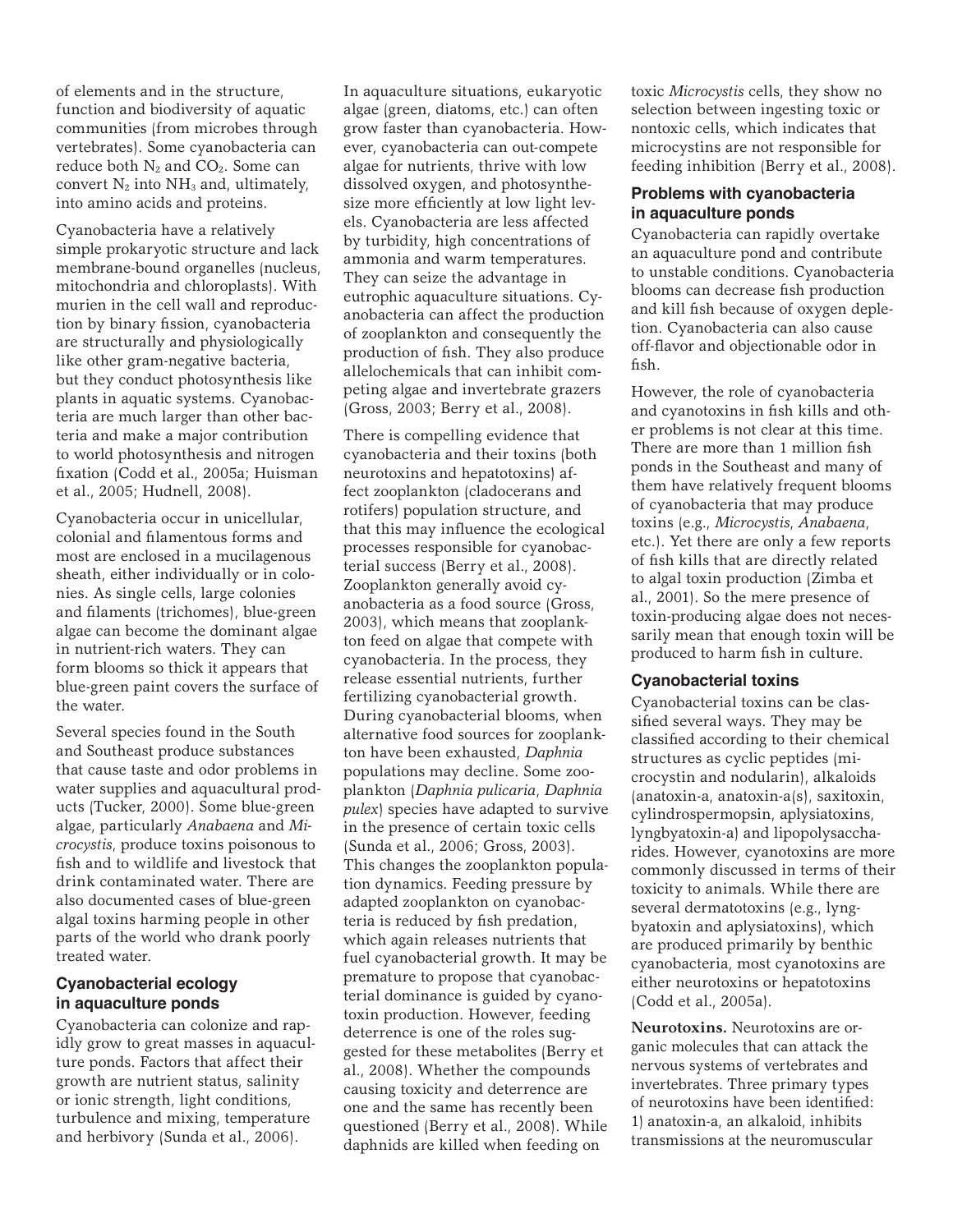junction by molecular mimicry of the neurotransmitter acetylcholine (blocks post-synaptic depolarization); 2) anatoxin-a(s) blocks acetylcholinesterase (similar to organophosphate pesticides); 3) saxitoxins are carbamate alkaloids that act like carbamate pesticides by blocking sodium channels.

Neurotoxins are produced by several genera of cyanobacteria including *Anabaena*, *Aphanizomenon*, *Microcystis*, *Planktothrix*, *Raphidiopsis*, *Arthrospira*, *Cylindrospermum*, *Phormidium* and *Oscillatoria*. Neurotoxins produced by *Anabaena* spp., *Oscillatoria* spp. and *Aphanizomenon flos-aquae* blooms have been responsible for animal poisonings around the world (Carmichael, 1997; Briand et al., 2003).

Neurotoxins usually have acute effects in vertebrates, with rapid paralysis of the peripheral skeletal and respiratory muscles. Other symptoms include loss of coordination, twitching, irregular gill movement, tremors, altered swimming, and convulsions before death by respiratory arrest.

**Hepatotoxins.** Hepatotoxins are produced by many genera of cyanobacteria and have been implicated in the deaths of fish, birds, wild animals, livestock and humans around the world (Briand et al., 2003; Carmichael, 1997). The cyclic heptapeptides, or microcystins, inhibit eukaryotic protein phosphatases type 1 and type 2A, resulting in excessive phosphorylation of cytoskeletal elements and ultimately leading to liver failure (Codd, 2005b). These toxins target the liver by binding the organic anion transport system in hepatocyte cell membranes. Microcystins are the largest group of cyanotoxins, with more than 70 structural variants (Malbrouk and Kestemont, 2006). Microcystin is the only cyanotoxin for which the biosynthetic pathway and gene cluster have been identified (Huisman et al., 2005). Microcystins are produced in fresh waters by species of *Microcystis*, *Anabaena* and *Planktothrix*. Symptoms of poisoning in fish include flared gills because of difficulty breathing and weakness or inability to swim. Channel catfish,



**Figure 1.** *Microcystis aeruginosa* (photos by John H. Rodgers, Jr.).

*Ictalurus punctatus*, can become intoxicated at  $\sim$  50 to 75 µg microcystin/L (Zimba et al., 2001). All fish may be killed within 24 hours of exposure. At necropsy, severe lesions may be observed in liver tissues.

One potent hepatotoxin, cylindrospermopsin, is produced by *Cylindrospermopsis raciborskii*, a relatively small cyanobacterium. Cylindrospermopsin is an alkaloid that suppresses glutathione and protein synthesis. *C. raciborskii* has been in the South and Southeast for decades and is becoming more widespread. Mammals (such as humans) are relatively sensitive to cylindrospermopsin and may be affected when they eat fish that have been exposed to the toxin. A study reporting the bioaccumulation of cylindrospermopsin in muscle tissue of the redclaw crayfish (*Cherax quadricarinatus*) and visceral tissues of rainbow fish (*Oncorhynchus mykiss*) shows that exposure could occur from farm-raised freshwater aquatic foods. Fish are generally more tolerant of algal toxins than mammals and tend to accumulate them over time (Carson, 2000). Although *C. raciborskii* has not yet been a problem in aquaculture, it could become a problem in the future.

#### **Environmental effects on toxin production**

The effects of environmental factors on toxin production are much studied and widely disputed (Codd, 2000; Codd et al., 2005a). Blooms in the same body of water can be toxic or non-toxic from one year to the next. A different strain composition (i.e., toxic versus non-toxic), which cannot be distinguished microscopically

if belonging to the same species, is a common explanation for this occurrence. However, some species are known to produce high or low levels of toxicity under different laboratory conditions. The stimulus for toxin production in such species is not known. Environmental parameters such as light intensity, temperature, nutrients and trace metals have been mimicked under laboratory conditions and their effect on cyanotoxin production investigated. Studies on light intensity are not definitive, but it is known that intense light increases the cellular uptake of iron, which may be responsible for more toxin production. However, low concentrations of iron lead to higher microcystin concentrations (Huisman et al., 2005). Nutrients such as nitrogen and phosphorus are essential for cyanobacterial growth. Phosphorus is usually the limiting factor in ponds, so small increases in this nutrient may influence toxin production simply as a result of increasing algal growth. Generally, decreased amounts of microcystin (produced by *Anabaena*, *Microcystis* and *Oscillatoria*) and anatoxin-a (produced by *Aphanizomenon*) have been reported under the lowest phosphorus concentrations tested (Watanabe et al., 1995).

**Managing toxic cyanobacteria Monitoring and diagnosing the problem.** While not all blooms of toxin-producing cyanobacteria result in toxin production, most do. Once a bloom is observed, the onset of toxicity will be rapid (hours to a day or two). To confirm the problem, a diagnostician will need fresh samples (unpreserved) of the water contain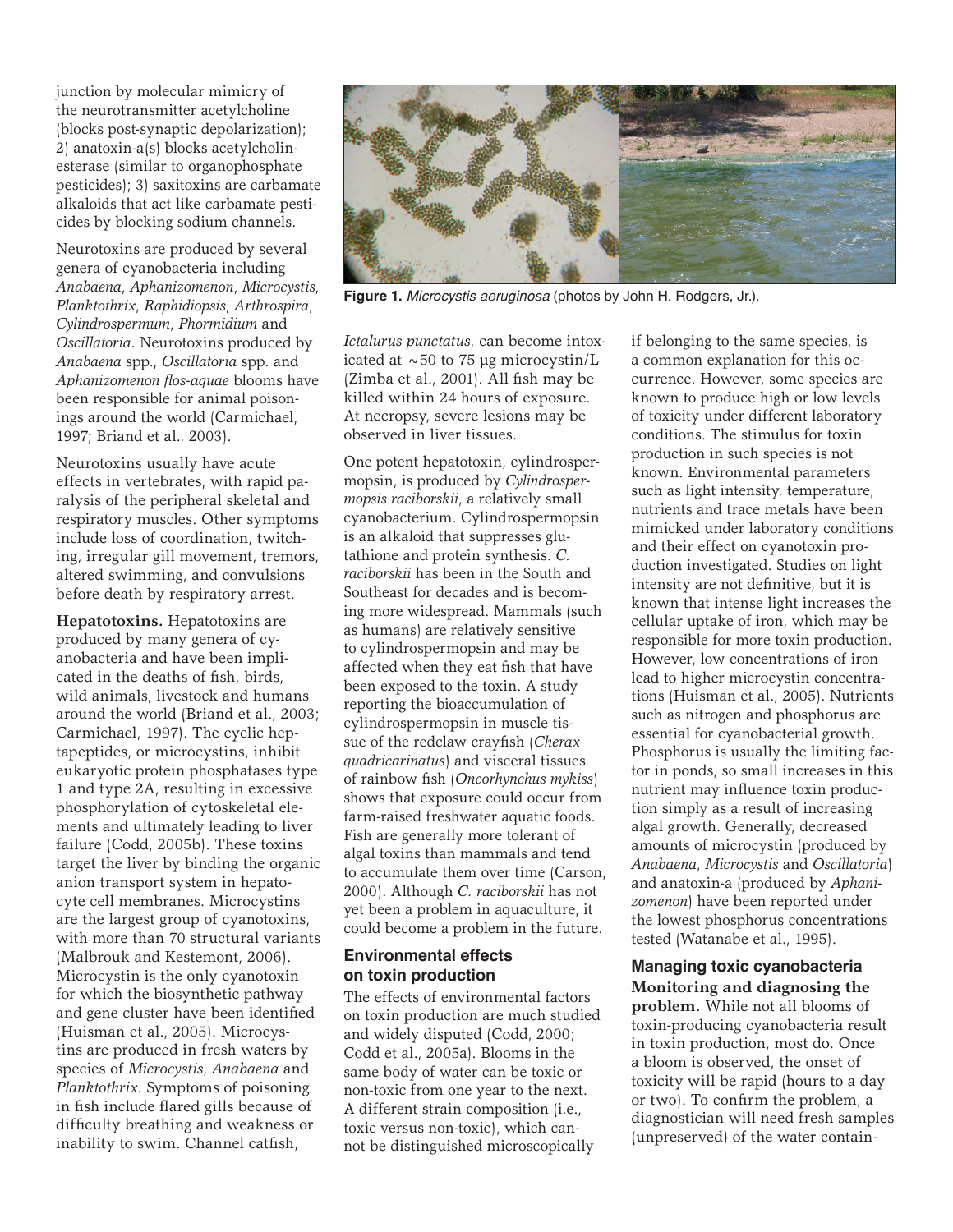ing the suspected cyanobacteria (Rottmann et al., 1992). A sample of both sick and dead fish will also be needed, along with information on fish behavior and any other symptoms observed. Young fish are generally more sensitive than older fish. The diagnostician may look for lesions on fish livers, although this is inconclusive as the sole method of diagnosis (Zimba et al., 2001).

**Treatment.** Most of the time, managing a pond specifically to prevent toxic blue-green algae blooms is not justified, and the treatments themselves are risky. An algicide should not be applied without considering the size of the affected pond, the number and type of fish at risk, the age and condition of the fish, the sensitivity of the cyanobacterium to treatment, and the cost of the treatment. Non-chemical treatments include 1) physical mixing and aeration, 2) increasing flow rate or flushing to decrease hydraulic retention time, and 3) decreasing or altering nutrient content and composition. Some of these options may not be viable at all sites and in all situations.

# **Prymnesiophytes: the golden-brown algae**

The haptophyte genus *Prymnesium* is comprised mainly of toxin-producing species that form harmful blooms usually in brackish water (West et al., 2006). Blooms of *P. parvum* have been responsible for fish kills and significant economic losses in Europe, North America and other continents. Texas has been hit with recurrent blooms in several reservoirs and rivers and Texas Parks and Wildlife has offered some detailed advice regarding management options (Sager et al., 2007).

#### **Prymnesiophyte ecology**

*Prymnesium parvum* is commonly called the "golden" alga. It is considered to be a haptophyte protist (Green and Leadbetter, 1994). It is a relative small  $(\sim 10 \mu m)$ , generally halophilic organism that intermittently produces an ichthyotoxin. This organism has been implicated in numerous extensive fish kills in



**Figure 2.** *Prymnesium parvum* (photos by Dave Buzan and Greg Southard).

brackish waters and inland waters with relatively high mineral content on five continents (Otterstrom and Steemann-Nielsen, 1940; Holdway et al., 1978; James and de la Cruz, 1989; Kaartvedt et al., 1991; Guo et al., 1996; Lindholm et al., 1999).

*P. parvum* cells contain chlorophylls *a* and *c* as well as yellow-brown accessory pigments and are capable of photosynthesis. However, the organism is thought to be a mixotroph that can feed on bacteria and protists (Skovgaard et al., 2003) and phagotrophy has been observed in cultures. *P. parvum* has a vitamin requirement in laboratory culture (Droop, 1954).

## **The** *Prymnesium* **toxins**

*Prymnesium parvum* produces at least three toxins—an ichthyotoxin (Ulitzer and Shilo, 1966), a cytotoxin (Ulitzer and Shilo, 1970) and a hemolysin (a protein that lyses red blood cells) (Ulitzer, 1973). These toxins are collectively known as prymnesins and all can alter cell membrane permeability (Shilo, 1971). Bloom density does not correlate strongly with toxicity (Shilo, 1981), probably because toxicity may be enhanced by temperature lower than 30 ºC (Shilo and Aschner, 1953), pH greater than 7.0 and phosphate concentration (Shilo, 1971).

The *P. parvum* ichthyotoxin affects gill-breathing aquatic animals such as fish, brachiated tadpoles and mollusks (Shilo, 1967). It causes gill cells to lose their selective permeability and, thus, makes them vulnerable to any toxin in the water (Ulitzer and Shilo, 1966; Shilo, 1967).

#### **Signs of intoxication**

Dense growths of *Prymnesium parvum* may color the water yellow to copper-brown or rust. The water may foam if aerated or agitated. Affected fish behave erratically. They may accumulate in the shallows and be observed trying to leap from the water to escape the toxins (Sarig, 1971). Affected fish may have evident blood in gills, fins and scales and may be covered with mucus. Young fish are often most sensitive to the toxin. If fish are removed to uncontaminated water in the early stages of intoxication, their gills can recover within hours (Shilo, 1967). However, feeding and growth will usually be reduced if fish survive (Barkoh and Fries, 2005).

Aquatic insects, birds and mammals are not affected by *P. parvum* toxins. The golden alga is not known to harm humans either, although dead or dying fish should not be eaten.

## **Managing prymnesiophytes**

**Monitoring and diagnosing the problem.** Identifying *Prymnesium parvum* requires examining unpreserved, discrete water samples. *P. parvum* can pass through many plankton nets and their structure can be altered and distorted by preservatives or fixatives. *P. parvum* cells can be detected at low concentrations  $\sim 10^2$  cells /mL) using fluorescent microscopy on live or reasonably fresh samples. *P. parvum* cell densities can be determined using a hemacytometer (Barkoh and Fries, 2005).

*Prymnesium parvum* N. Carter are small, subspherical, swimming cells about 8 to 15 µm long with two equal or subequal heterodynamic flagella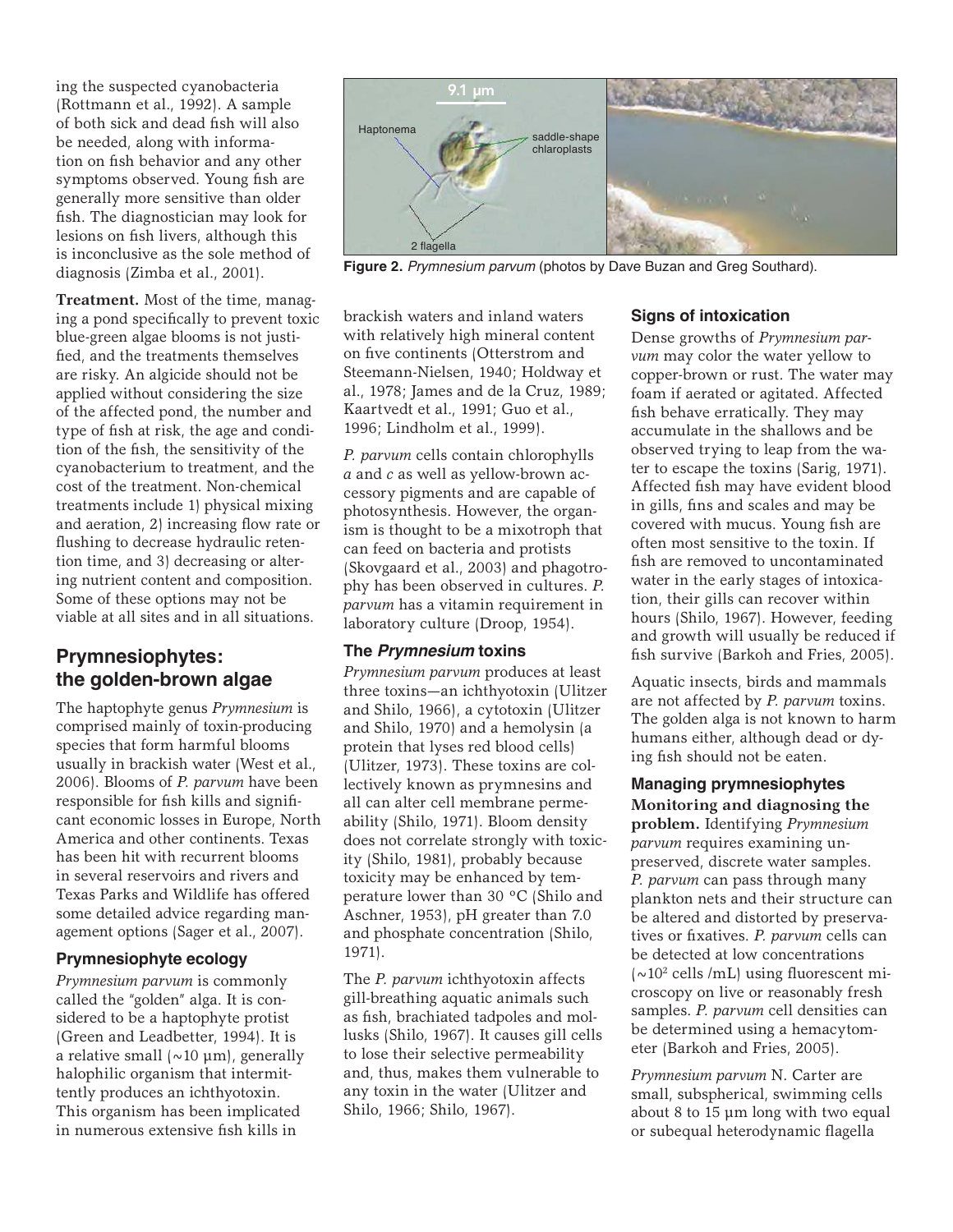12 to 20  $\mu$ m long and a short (3 to 5) µm), flexible, non-coiling haptonema (Green et al., 1982). Cells have two chloroplasts that may be "c-shaped" and olive green in color. They swim with a smooth forward movement while the cell spins on the longitudinal axis and flagellar pole. *P. parvum* cells have diagnostic calcareous scales that can be observed with electron microscopy (Green et al., 1982). Experience is required to identify this alga. West et al. (2006) have developed a specific monoclonal antibody used in conjunction with solid-phase cytometry to rapidly quantify *P. parvum.* 

A bioassay can be used to estimate ichthyotoxin production by *Prymnesium parvum* (Sager et al., 2007). This assay is useful in deciding whether to apply an algicide. The assay involves exposing fish such as larval *Pimephales promelas* to the pond water in question, and to dilutions of the suspect water amended with a cofactor or promoter of *P. parvum* toxin. Ulitzer and Shilo (1966) discovered that the potency of the *P. parvum* ichthyotoxin was augmented by the cation DADPA (3,3-diaminodipropylamine) in laboratory tests because it increased the sensitivity of *Gambusia* to the toxicant. This bioassay can identify waters that have sufficient toxin (or are developing sufficient toxin concentrations) to pose a risk to fish in culture.

For diagnostic analysis, 10-liter water samples should be collected at least 6 inches below the surface because *P. parvum* is sensitive to UV radiation. Both cell counts (microscopy) and the toxin bioassay are needed to confirm *P. parvum*, so unpreserved water samples must be shipped expeditiously to the lab.

**Treatment.** Texas Parks and Wildlife has detailed advice for managing *Prymnesium parvum* (Sager et al., 2007). One method used in isolated pond culture is applying ammonium sulfate and copper sulfate (Barkoh et al., 2003). The ammonium sulfate concentrations required to control *P. parvum*  $\sim 0.17$  mg/L of un-ionized ammonia) may produce un-ionized ammonia concentrations that adversely

affect some fish (Barkoh et al., 2004). If not carefully used, the copper sulfate may kill desirable algae along with the *P. parvum* and decrease food resources for the zooplankton, thereby disrupting fish feeding. Neither barley straw nor a commercial bacterial bioaugmentation product were effective for controlling *P. parvum* in Texas ponds (Barkoh et al., 2008). Barley straw extract was also ineffective in laboratory tests (Grover et al., 2007). Treatments with high concentrations of ammonium (0.72 mg NH4-N/L) were successful, though they pose a risk to non-target species. Repeated treatments of ammonium chloride and phosphoric acid were somewhat successful for controlling *P. parvum* growth in limnocorrals in aquaculture ponds (Kurten et al., 2007), but they are also hazardous to non-target species.

In the Chinese aquaculture of carp species, suspended solids (mud), organic fertilizer (manure) and decreased salinity have been used to control *P. parvum* (Guo et al., 1996), with the best results from decreased salinity and ammonium sulfate.

When using an algicide, obtain all regulatory approvals and permits and follow label instructions and restrictions to comply with federal law.

# **Euglenoids**

Since 1991, several outbreaks of toxic *Euglena* (Fig. 3) have occurred in North Carolina hybrid striped bass (*Morone saxatilis* x *M. chrysops*) production ponds, causing the loss of more than 20,000 pounds of fish.

Relatively recent research has confirmed that *Euglena* species produce an ichthyotoxin in freshwater aquaculture (Zimba et al., 2004). The hybrid striped bass mortalities in North Carolina were caused by *E. sanguinea*, a widely distributed species in many shallow, relatively calm, eutrophic freshwater systems. This species also killed laboratory-reared channel catfish, tilapia (*Oreochromis niloticus*) and striped bass. In confirmatory studies, Zimba et al. (2004) noted that cultures of *Euglena granulata* (UTEX LB2345) caused similar mortalities and symptoms in channel catfish and sheepshead minnows (*Cyprinodon variegatus*).

#### **Diagnosis**

Microscopic examination of a water sample can confirm the presence of *Euglena* since *E. sanguinea* is morphologically distinct. The typical progression of symptoms from exposure to *Euglena* toxin begins with the fish going off feed for no apparent reason. Within 24 hours of cessation of feeding, the fish swim at or near the surface in an agitated or disorientated state, often with the dorsal fin extending out of the water or swimming on their sides and even upside down. If steps are not taken immediately after observing this state, within 24 hours the fish will be dead.

Field observation of dead fish indicated rapid onset of mortality with reddening of gill tissue. Mortality of laboratory-reared channel catfish occurred within 6.5 minutes to 2 hours after exposure. No water qual-



**Figure 3.** *Euglena sanguinea.*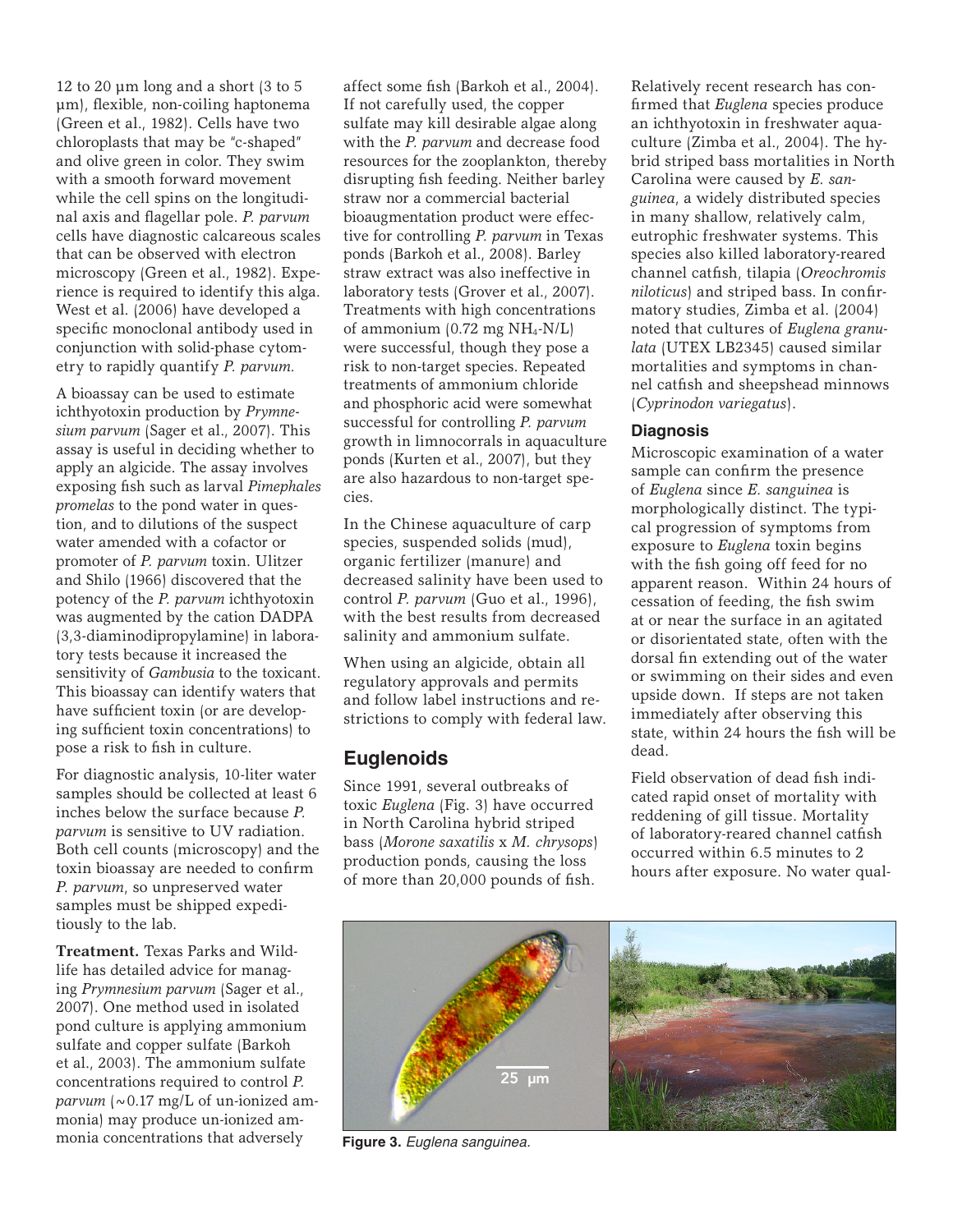ity characteristics (ammonia, nitrate, pH, temperature or dissolved oxygen) were abnormal or exceptional during the fish mortalities. Fish exposed to *E. sanguinea* in culture or to filtrate from cultures were disoriented rapidly. Their respiration was accelerated and they lost the ability to maintain equilibrium. Although no distinct hemorrhaging was observed, gill tissue was reddened (Zimba et al., 2004).

#### *Euglena* **toxin**

Based on behavioral changes in exposed fish, Zimba et al. (2004) suggested that the euglenoid toxin functions as a neurotoxin. The toxin is water soluble, non-protein, heat stable (30 °C for 10 minutes), freezing stable (-80 °C for 60 days), and labile to oxidation. Euglenoids should be sensitive to several of the algicides available. If a toxic *Euglena* bloom occurs, try to minimize mixing of the water because mixing will disburse the bloom throughout the pond. Aerate only if needed to save the fish from acute oxygen depletion. Although *Euglena* sp. are normally very mobile, as a bloom progresses to the point that fish are disorientated, the algae seem to become concentrated in the downwind side of the pond.

In 2002, work by Rowan and others on a *Euglena* bloom at the Tidewater Research Station in North Carolina showed that potassium permanganate applied at a rate of 2.5 times the permanganate demand of the pond apparently detoxified the toxin and eliminated the source. Lower rates detoxified the toxin but did not eliminate the source, and the symptoms of agitation and disorientation recurred quickly in exposed fish. Researchers at UNC-Wilmington identified the alga as *Euglena sanguinea* and are attempting to isolate the toxin and study it.

Mention of a control tactic for toxinproducing algae does not constitute endorsement of an algicide or any other tactic for your specific situation. Check with your local Extension agent regarding site specific permit requirements and restrictions.

# **References**

- Baker, J.W., J.P. Grover, B.W. Brooks, F. Urena-Boeck, D.L. Roelke, R.M. Errara and R.L. Kiesling. 2007. Growth and toxicity of *Prymnesium parvum* (Haptophyta) as a function of salinity, light and temperature. *Journal of Phycology* 43:219-227.
- Barkoh, A., D.G. Smith and J.W. Schlecte. 2003. An effective minimum concentration of un-ionized ammonia nitrogen for controlling *Prymnesium parvum. North American Journal of Aquaculture* 65:220- 225.
- Barkoh, A., D.G. Smith, J.W. Schlechte and J.M. Paret. 2004. Ammonia tolerance by sunshine bass fry: Implication for use of ammonium sulfate to control *Prymnesium parvum. North American Journal of Aquaculture* 66:305- 311.
- Barkoh, A. and L.T. Fries. 2005. Management of *Prymnesium parvum* at Texas fish hatcheries. Management Data Series No. 236. Texas Parks and Wildlife, Inland Fisheries Division, Austin, TX.
- Barkoh, A., J.M. Paret, D.D. Lyon, D.C. Begley, D.G. Smith and J. W. Schlechte. 2008. Evaluation of barley straw and a commercial probiotic for controlling *Prymnesium parvum* in fish production ponds. *North American Journal of Aquaculture* 70:80-91.
- Berry, J.P., M. Gantar, M.H. Perez, G. Berry and F.G. Noriega. 2008. Cyanobacterial toxins and allelochemicals with potential applications as algaecides, herbicides, and insecticides. Mar. *Drugs* 6:117-146.
- Bold, H.C. and M.J. Wynne. 1983. Introduction to the Algae, 2nd edition. Prentice-Hall, Inc.: Englewood Cliffs, NJ.
- Briand, J.F., S. Jacquet, C. Bernard and J.F. Humbert. 2003. Health hazards for terrestrial vertebrates from toxic cyanobacteria in surface water ecosystems. *Vet Res* 34:361-377.
- Carmichael, W.W. 1997. The cyanotoxins, *in* J.A. Callow (ed.),

Advances in Botanical Research, Vol. 27. London: Academic Press. pp. 211-256.

- Carson, B. 2000. Cylindrospermopsin – Review of Toxicological Literature. National Institute of Environmental Health Sciences: Research Triangle Park, NC. 49 pp.
- Codd, G.A. 2000. Cyanobacterial toxins, the perception of water quality, and prioritization of eutrophication control. *Ecological Engineering* 16:51-60.
- Codd, G.A., J. Lindsay, F.M. Young, L.F. Morrison and J.S. Metcalf. 2005. Harmful cyanobacteria: from mass mortalities to management measures, *in* J. Huisman, H.C.P. Matthijs and P.M. Visser (eds.), Harmful Cyanobacteria. Springer, Dordrecht, The Netherlands. pp. 1-23.
- Codd, G.A., L.F. Morrison and J.S. Metcalf. 2005. Cyanobacterial toxins: risk management for health protection. *Toxicology and Applied Pharmacology* 203:264-272.
- Droop, M.R. 1954. A note on the isolation of small marine algae and flagellates for pure cultures. *Journal of the Marine Biology Association of the U.K.* 33:511-514.
- Falconer, I.R. 1993. Algal Toxins in Seafood and Drinking Water. San Diego: Academic Press. pp. 224.
- Graneli, E. 2006. Kill your enemies and eat them with the help of your toxins: An algal strategy. *African Journal of Marine Science* 28:331-336.
- Green, J.C., D.J. Hibberd and R.N. Pienaar. 1982. The taxonomy of *Prymnesium* (Prymnesiophyceae) including a description of a new cosmopolitan species, *P. patellifera* sp. Nov., and further observations on *P. parvum* N. Carter. *British Phycological Journal* 17:363-382.
- Green, J.C. and B.S.C. Leadbetter. 1994. The Haptophyte Algae. Systematics Association Special Volume No. 51. Clarendon, Oxford, England.
- Gross, E.M. 2003. Allelopathy of aquatic autotrophs. *Critical Reviews in Plant Sciences* 22:313-339.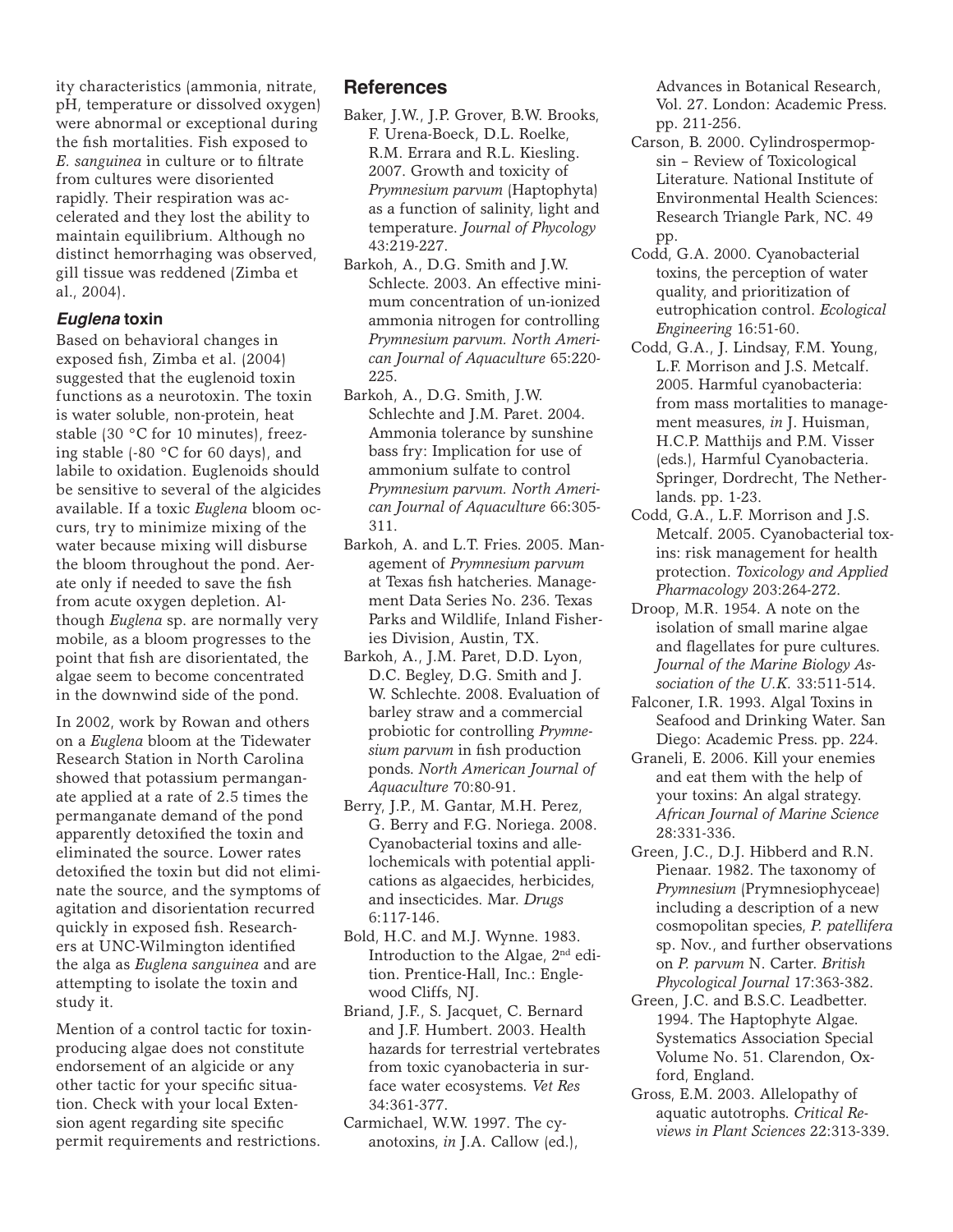- Grover, J.P., J.W. Baker, B.W. Brooks, R.M. Errara, D.L. Roelke and R.L. Kiesling. 2007. Laboratory tests of ammonium and barley straw as agents to suppress abundance of the harmful alga *Prymnesium parvum* and its toxicity to fish. *Water Research* 41:2503-2512.
- Guo, M.X., P.J. Harrison and F.J.R. Taylor. 1996. Fish kills related to *Prymnesium parvum* N. Carter (Haptophyta) in the People's Republic of China. *Journal of Applied Phycology* 8:111-117.
- Holdway, P.A., R.A. Watson and B.Moss. 1978. Aspects of the ecology of *Prymnesium parvum* (Haptophyta) and water chemistry in the Norfolk Broads, England. *Freshwater Biology* 8:295-311.
- Hudnell, H.K. (ed.) 2008. Cyanobacterial Harmful Algal Blooms – State of the Science and Research Needs. New York: Springer. 949 pp.
- Huisman, J., H.C.P. Matthijs and P.M. Visser. 2005. Harmful Cyanobacteria. Norwell, MA:Springer. pp. 241.
- James, T.L. and A. de la Cruz. 1989. *Prymnesium parvum* Carter (Chrysophyceae) as a suspect of mass mortalities of fish and shellfish communities in western Texas. *The Texas Journal of Science* 41:429-430.
- Johnk, K.D., J. Huisman, J. Sharples, B. Sommeijeri, P.M. Visser and J.M. Strooms. 2008. Summer heatwaves promote blooms of harmful cyanobacteria. *Global Change Biology* 14:495-512.
- Kaartvedt, S., T.M. Johnson, D.L. Aksnes, U. Lie and H. Svedsen. 1991. Occurrence of the toxic phytoflaggelate *Prymnesium parvum* and associated fish mortality in a Norwegian fjord system. *Canadian Journal of Fisheries and Aquatic Science* 48:2316-2323.
- Kurten, G.L., A. Barkoh, L.T. Fries, and D.C. Begley. 2007. Combined nitrogen and phosphorus fertilization for controlling the toxic alga *Prymnesium parvum*. *North American Journal of Aquaculture* 69:214- 222.
- Lagos, N., H. Onodera, P.A. Zagatto, D. Andrinolo, S.M.F.O. Azevedo and Y. Oshima. 1999. The first evidence of paralytic shellfish toxins in the freshwater cyanobacterium *Cylindrospermopsis raciborskii*, isolated from Brazil. *Toxicon* 37:1359-1373.
- Landsburg, J.H. 2002. The effects of harmful algal blooms on aquatic organisms. *Reviews in Fisheries Science* 10:113-390.
- Li, R., W.W. Carmichael, S. Brittain, G. Eaglesham, G. Shaw, Y. Liu and M.M. Watanabe. 2001. First report of the cyanotoxins cylindrospermopsin and deoxycylindrospermopsin from *Raphidiopsis curvata* (Cyanobacteria). *Journal of Phycology* 37:1121-1126.
- Lindholm, T., P. Ohman, K. Kurki-Helasmo, B. Kincaid and J. Merilouto. 1999. Toxic algae and fish mortality in a brackish-water lake in Aland, SW Finland. *Hydrobiologia* 397:109-120.
- Lindholm, T. 1992. A bloom of *Prymnesium parvum* Carter in a small coastal inlet in Gragafjard, Southwestern Finland. *Environmental Toxicology and Water Quality* 7:165-170.
- Malbrouk, C. and P. Kestemont. 2006. Effects of microcystins on fish. *Environmental Toxicology and Water Quality* 25:72-86.
- Olli, K. and K. Trunov. 2007. Selftoxicity of *Pyrmnesium parvum* (Prymnesiophyceae). *Phycologia*  46:109.
- Otterstrom, C.V. and E. Steemann-Nielsen. 1940. Two cases of extensive mortality in fishes caused by flagellate *Prymnesium parvum*  Carter. *Reports of the Danish Biological Station* 44:4-24.
- Rottmann, R.W., R. Francis-Floyd, P.A. Reed and R. Dubororow. 1992. Submitting a Sample for a Fish Kill Investigation. SRAC Publication No. 472.
- Sarig, S. 1971. Toxin-producing algae: Prymnesium parvum Carter. *In* S.F. Snieszko and H.R. Axelrod (eds.) Disease of Fishes – Book 3: The prevention and treatment of diseases of warmwater fishes

under subtropical conditions, with special emphasis on fish farming. Neptune, NJ:TFH Publications, Inc. pp. 17-43

- Sager, D., L. Fries, L. Singhurst and G. Southard (eds.) 2007. Guidelines for golden alga *Prymnesium parvum* management options for ponds and small reservoirs (public waters) in Texas. Texas Parks and Wildlife (Inland Fisheries): Austin, TX.
- Skovgaard, A., C. Legrand, P.J. Hansen and E. Graneli. 2003. Effects of nutrient limitation on food uptake in the toxic haptophyte *Prymnesium parvum. Aquatic Microbial Ecology* 31:259-265.
- Shilo, M. 1967. Formation and mode of action of algal toxins. *Bacteriol Reviews* 31:180-193.
- Shilo, M. 1971. Toxins of Chrysophyceae. *In*: S. Kadis, A. Ciegler and J.J. Ajl (eds.) Microbial Toxins, Vol. 7. New York: Academic Press. pp. 67-103.
- Shilo, M. 1972. Toxigenic algae. *In*: O.J.D. Hockenhill II (ed.) Progress in Industrial Microbiology, Vol. 2. Edinburgh : Churchill Livingstone Press. pp. 233-265.
- Shilo, M. 1981. The toxic principles of *Prymnesium parvum. In*: W.W. Carmichael (ed.) The Water Environment: Algal Toxins and Health, Vol. 20. New York: Plenum Press. pp. 37- 47.
- Shilo M. and M. Aschner. 1953. Factors governing the toxicity of cultures containing the phytoflagellate *Prymnesium parvum* Carter. *Journal of General Microbiology* 8:333-343.
- Shumway, S.E. 1990. A review of the effects of algal blooms on shellfish and aquaculture. *Journal of the World Aquaculture Society* 21:65- 104.
- Sivonen, K. and G. Jones. 1999. Cyanobacterial toxins. *In*: I. Chorus and J. Bartram (eds.) *Toxic Cyanobacteria in Water: a Guide to their Public Health Consequences, Monitoring and Management.* London: Spon. pp. 41-111.
- Sunda, W.G., E. Granelli and C.J. Gobler. 2006. Positive feedback and the development and per-